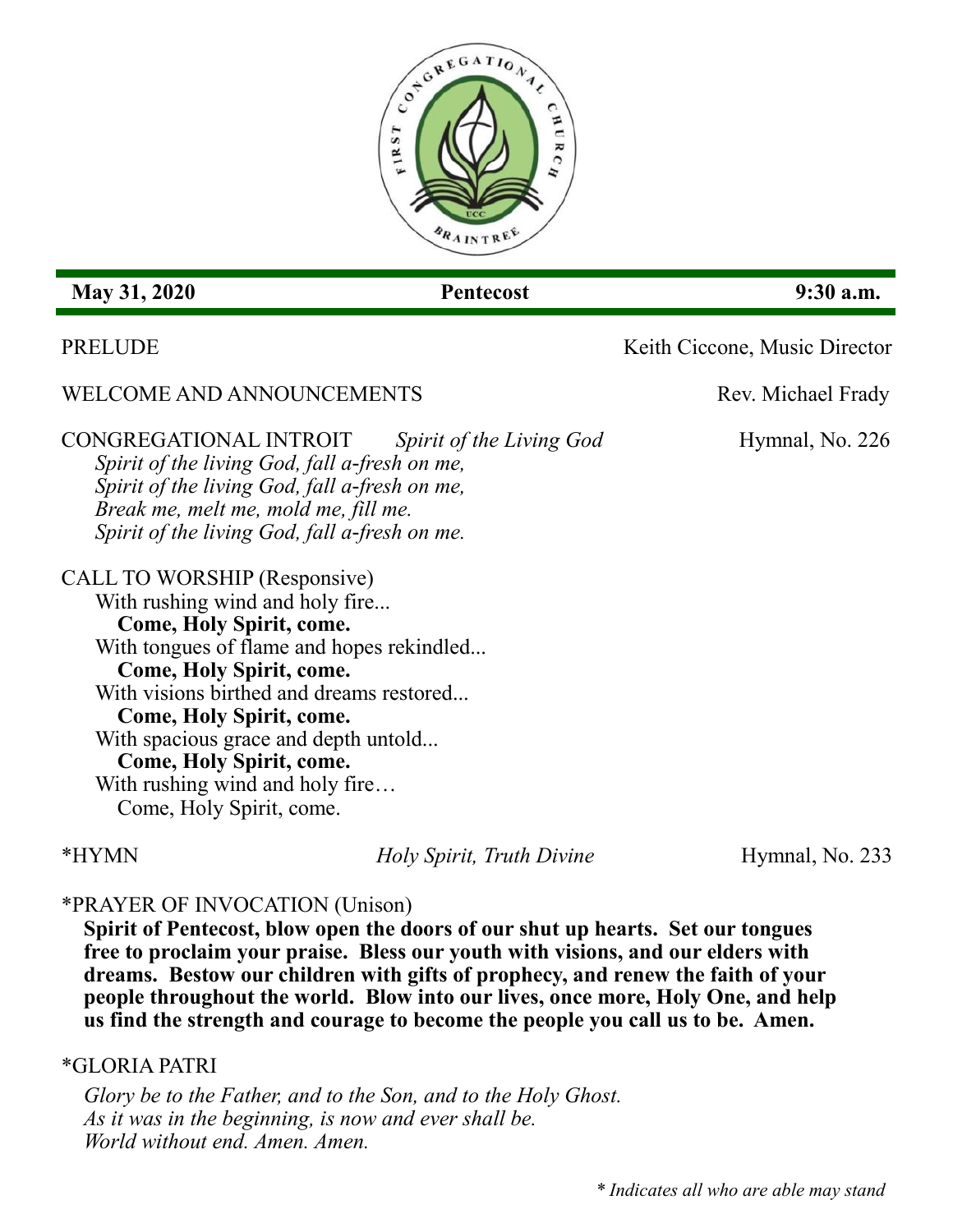ANTHEM *Spirit Song* ~ J. Wimber Keith Ciccone, Piano Michael Frady, Baritone

| <b>SCRIPTURE READING</b> | Acts 2: $1-21$ |  |  |  |  |  |
|--------------------------|----------------|--|--|--|--|--|
| $\alpha$ mni $\alpha$ it |                |  |  |  |  |  |

**SERMON** "First Hand Experience" Rev. Michael Frady

MUSIC RESPONSE

### PASTORAL PRAYER Pastor Suzy Aja Burba

#### LORD'S PRAYER

**Our Father, who art in heaven, hallowed be Thy name. Thy kingdom come, Thy will be done on earth as it is in heaven. Give us this day our daily bread, and forgive us our debts, as we forgive our debtors. And lead us not into temptation, but deliver us from evil. For Thine is the kingdom and the power and the glory for ever. Amen.**

HYMN *Gracious Spirit, Dwell with Me* Hymnal, No. 234

#### INVITATION TO OFFERING

#### **\*DOXOLOGY**

*Praise God, from whom all blessings flow. Praise Him, all creatures, here, below. Praise Him, above, ye heav'nly hosts. Praise Father, Son and Holy Ghost. Amen.*

### **\*PRAYER OF DEDICATION**

**By your love, Holy God, you have created all that is. In your Spirit you renew creation. Use our gifts to help bring justice and mercy to those in need. Send your Spirit upon us and transform us, that our world might know your love. We offer our gifts, knowing that they come from your Spirit. Amen.**

\*HYMN *Lord Dismiss Us with Thy Blessing* Hymnal, No. 579

#### SERENITY PRAYER *~ Reinhold Niebuhr*

**God grant me the serenity to accept the things I cannot change, courage to change the things I can, and wisdom to know the difference. Living one day at a time, enjoying one moment at a time, accepting hardships as the pathway to peace, taking as Jesus did, this sinful world as it is, not as I would have it, trusting that he will make all things right if I surrender to his will; that I may be reasonably happy in this life and supremely happy with him forever in the next. Amen.** 

**BENEDICTION** 

**POSTLUDE**